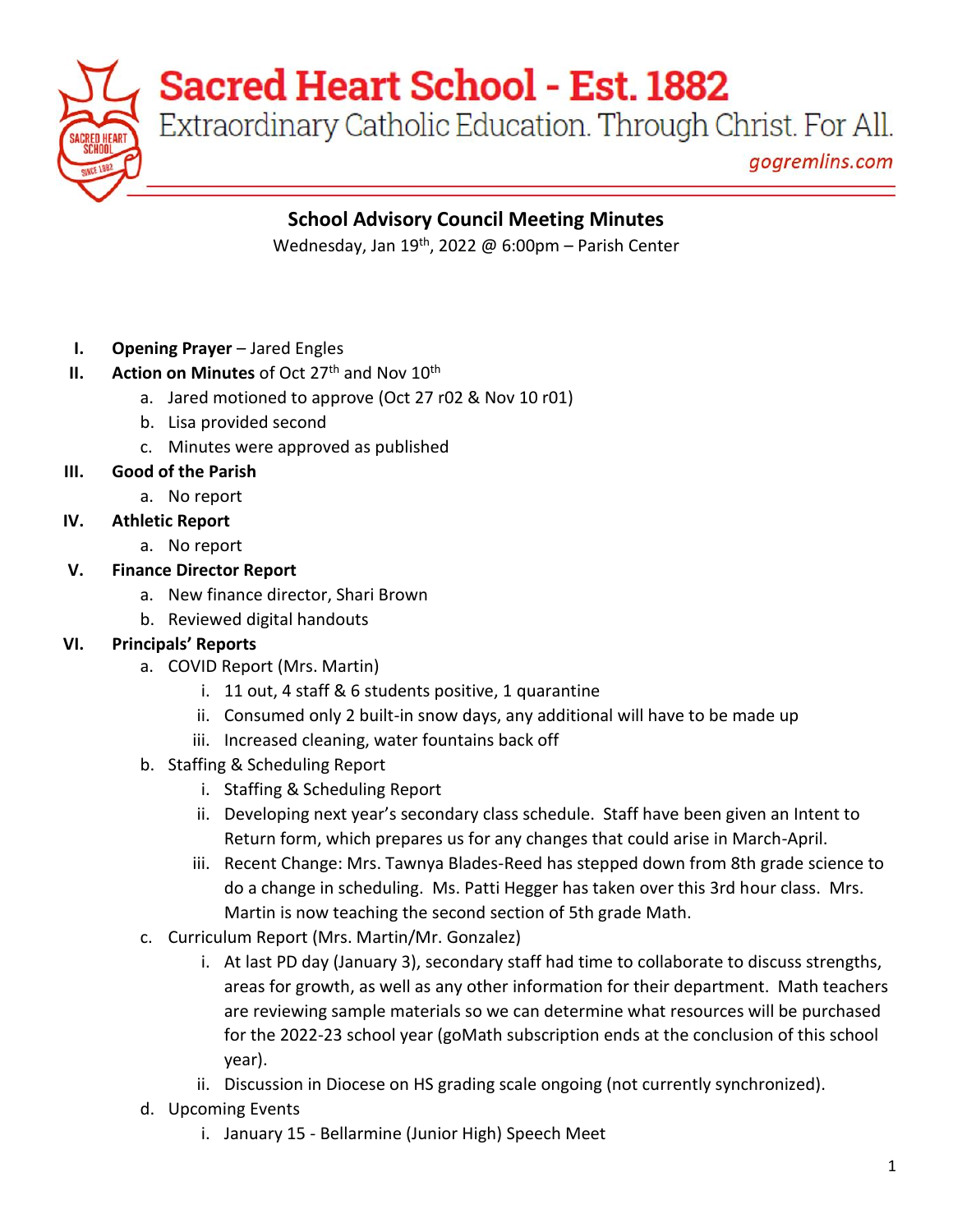

# **Sacred Heart School - Est. 1882**

Extraordinary Catholic Education. Through Christ. For All.

gogremlins.com

- ii. January 17-22 Junior High Sacred Heart Invitational
- iii. January 17 MLK Jr. Day--No School
- iv. January 18 XLT Adoration
- v. January 20 Varsity Basketball Game featuring Gremlin Cheer Clinic & Senior Mission Trip Fundraiser/Dinner
- vi. January 21 St. Jude's Math-a-thon kick-off (Elementary)
- vii. January 22 High School Math Contest @ Smith Cotton
- viii. January 24 Spirit Dress Day
- ix. January 35 Elementary ABC Awards
- x. January 28-February 5 Kaysinger Conference Tournament (Basketball)
- xi. January 30-February 5 Catholic Schools Week
- xii. February 4 Mid-Quarter
- xiii. February 9 Advisory Council Meeting
- e. Reviewing finals schedule, time for grading, awards with faculty/admin team. Considering Monday as a half day in addition to Tues.

#### **VII. Old Business**

- a. Diocesan-wide High School Grading Scale
- b. Clean-up after Friday night games still not happening as of 2 weekends ago. More communication may be needed.

#### **VIII. New Business**

- a. COVID Policies
	- i. Updated guidelines per CDC:
		- 1. If you test positive for COVID-19
			- a. Stay home for 5 days. If you have a fever, continue to stay home until your fever is resolved for 24 hours without
			- b. After 5 days: If you have no symptoms or your symptoms are improving and you have been fever-free without fever-reducing medicine for at least 24 hours you can return to work or school. Continue to wear a mask when around others through day 10.
		- 2. If you were exposed to someone with COVID-19
			- a. Wear a well fitted mask at all times when around others for 10 days
			- b. If symptoms develop, get a PCR or rapid antigen test as soon as possible and stay home.
		- 3. School will notify parents of exposures, masks will be required and communicated
		- 4. Masks will be required at all school Mass when K-12 present. Elementary and secondary masses are optional for masks as students can spread out